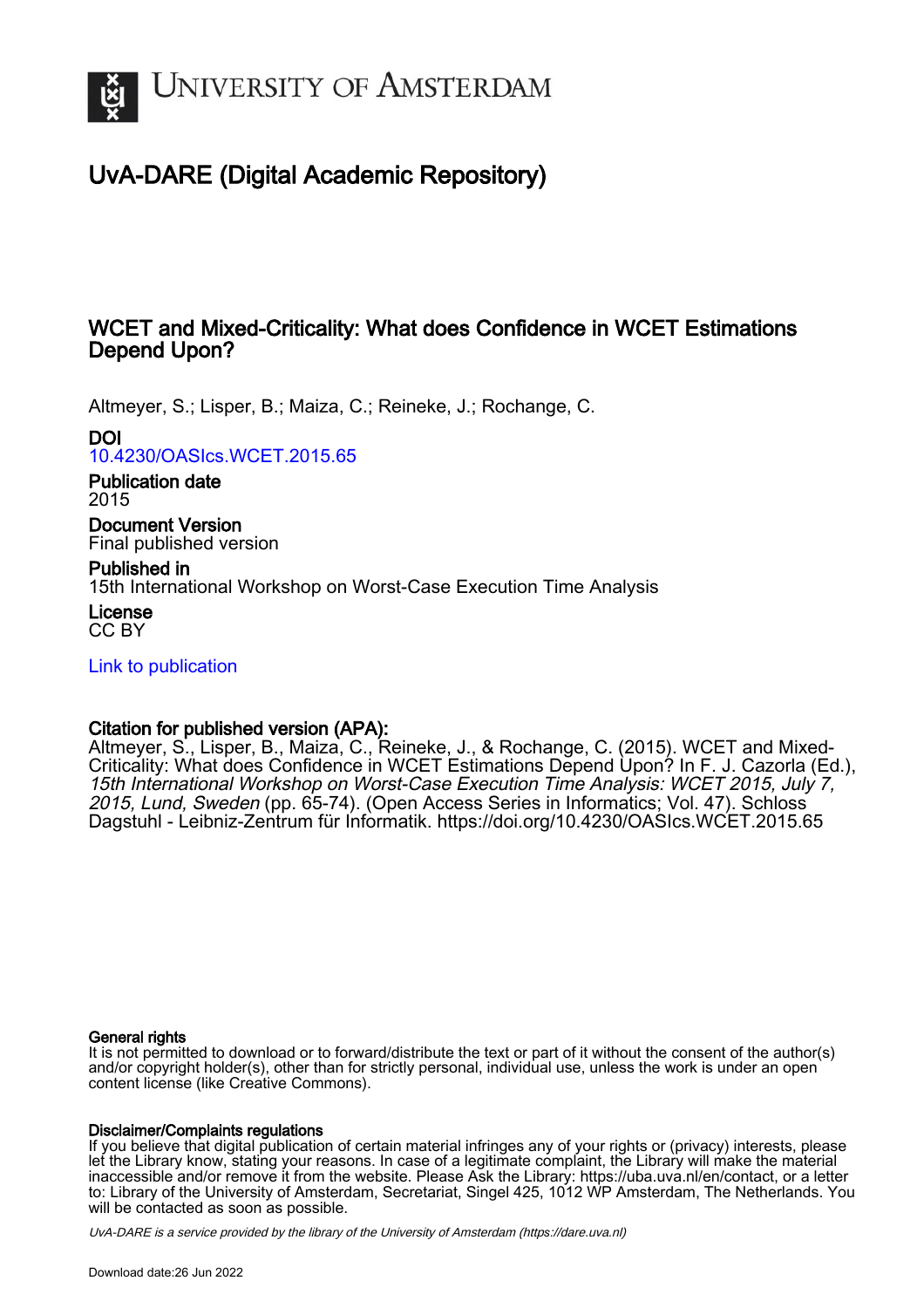# **WCET and Mixed-Criticality: What does Confidence in WCET Estimations Depend Upon?<sup>∗</sup>**

**Sebastian Altmeyer<sup>1</sup> , Björn Lisper<sup>2</sup> , Claire Maiza<sup>3</sup> , Jan Reineke<sup>4</sup> , and Christine Rochange<sup>5</sup>**

- **1 University of Luxembourg, Luxembourg sebastian.altmeyer@uni.lu**
- **2 Mälardalen University, Sweden bjorn.lisper@mdh.se**
- **3 Université Grenoble Alpes, Verimag, France claire.maiza@imag.fr**
- **4 Saarland University, Germany reineke@cs.uni-saarland.de**
- **5 University of Toulouse, France rochange@irit.fr**

#### **Abstract**

Mixed-criticality systems integrate components of different criticality. Different criticality levels require different levels of confidence in the correct behavior of a component. One aspect of correctness is timing.

Confidence in worst-case execution time (WCET) estimates depends on the process by which they have been obtained. A somewhat naive view is that static WCET analyses determines safe bounds in which we can have absolute confidence, while measurement-based approaches are inherently unreliable. In this paper, we refine this view by exploring sources of doubt in the correctness of both static and measurement-based WCET analysis.

**1998 ACM Subject Classification** C.3 Computer Systems Organization – Real-Time and Embedded Systems

**Keywords and phrases** mixed criticality, WCET analysis, confidence in WCET estimates

**Digital Object Identifier** [10.4230/OASIcs.WCET.2015.65](http://dx.doi.org/10.4230/OASIcs.WCET.2015.65)

## **1 Introduction**

Due the integration of multiple safety levels (A to E in DO178B for certification in avionics, or A to D in ISO 26262, a functional safety standard for automotive), tasks of different criticality may be executed on a shared platform. A naive approach to certifying such a *mixed-criticality* system is to apply the certification methods corresponding to the highest present level of criticality to *all* tasks. The drawback of this approach is that low-criticality tasks become unnecessarily costly to validate and the system analysis potentially pessimistic.

Research in mixed-criticality scheduling targets the validation of these system assuming the certification requirements are reflected in the execution time bounds, which vary depending on the associated criticality. The original model by Vestal [\[35\]](#page-10-0) suggests two levels of timing estimations:

**<sup>∗</sup>** This work was partially supported by French ANR under grant ANR-12-INSE-0001, the German Science Foundation (DFG) as part of the Transregional Collaborative Research Center SFB/TR 14 (AVACS) and by the COST Action IC1202: Timing Analysis On Code-Level (TACLe).



15th International Workshop on Worst-Case Execution Time Analysis (WCET 2015). Editor: Francisco J. Cazorla; pp. 65[–74](#page-10-1)

[OpenAccess Series in Informatics](http://www.dagstuhl.de/oasics/)

[Schloss Dagstuhl – Leibniz-Zentrum für Informatik, Dagstuhl Publishing, Germany](http://www.dagstuhl.de/)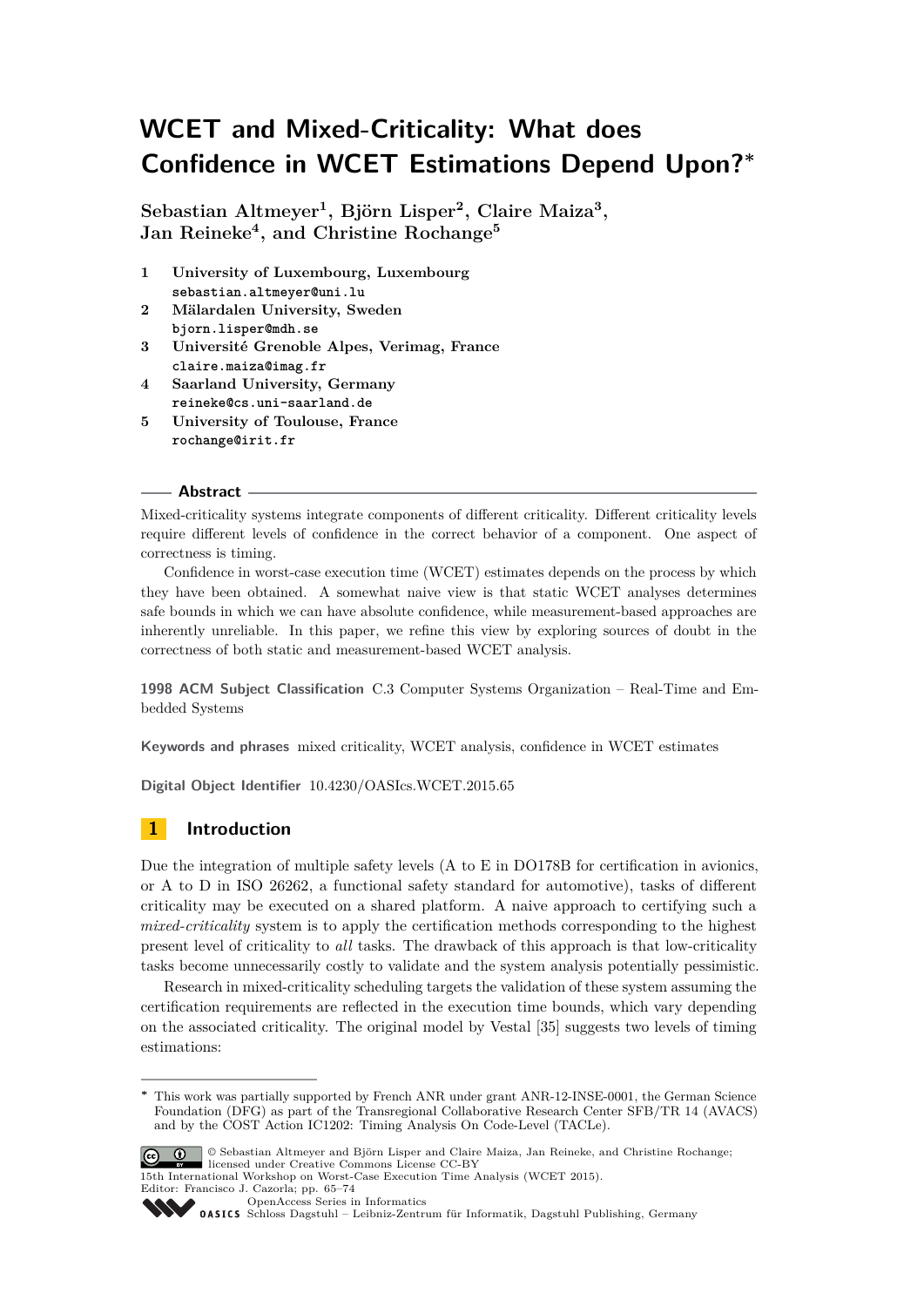$\blacksquare$  C(HI) is a high-confidence WCET estimate, and

 $\blacksquare$  C(LO) is a lower confidence estimate of the WCET,

but there may be as many WCET estimations as safety levels.

The rationale behind this model is to guarantee schedulability of all tasks with their C(LO) bounds, while ensuring that if a task exceeds its low criticality execution time bound, the highly-critical tasks are able complete their execution within their deadlines as long as their execution times do not exceed their C(HI) bounds. Intuitively,  $C(LO) \leq C(HI)$  as it is assumed in Vestal's model. However, a more reliable WCET analysis provides higher confidence in the validity of its estimation, but does not necessarily result in a greater bound. Also, increasing the effort to analyse a task does not necessarily increase the bound, but may even reduce it.

In this paper, we present our point of view on the sources of these different levels of confidence in the WCET estimations. Our aim is to discuss the sources of doubt in the correctness of WCET estimations. In contrast to [\[10\]](#page-9-0), where confidence in WCET estimations and monotonicity of WCET estimations with respect to the different certification levels have already been shortly discussed, we highlight the problem from the perspective of timing analysis. We first discuss confidence in static and measurement-based WCET analysis methods, then focus on the impact of multi-core platforms on these sources of doubts and specifically on the interferences on shared resources. We conclude with a discussion of open problems.

Please note that we restrict our attention in this paper to deterministic approaches currently used in industry (due to limited space). As future work, we plan to enlarge our study to recently introduced probabilistic approaches.

### **2 On Confidence in Static WCET Analysis**

#### **2.1 Structure of Static WCET Analysis Tools**

Static timing analyses compute bounds on a task's execution time by analysing the task characteristics and determining its behaviour on the target machine statically, i.e, without executing the task on the target platform. The techniques employed by static timing analyses, such as abstract interpretation or model checking, are borrowed from the related fields compiler construction and verification and are meant to be sound by construction.

A static timing analysis typically consists of three phases, ISA-level analysis, microarchitectural analysis and path analysis. ISA-level analysis derives flow information of the task, such as loop bounds, effective memory addresses of memory read or write and pointer addresses. Microarchitectural analysis derives bounds on the execution times of each basic block. Path analysis combines the information of the previous steps and determines the longest execution path through the program.

Microarchitectural analysis has to resort to the level of the binary as only on this level complete information about the task behaviour is available. ISA-level analysis can operate on both, the high-level and on the binary, yet requires a control-flow graph representation of the program. Consequently, additional steps are needed to bridge the gap between the different representations and to establish a connection between the main phases of the analysis.

#### **2.2 ISA-level Analysis**

Some important supporting analyses depend only on the untimed, "functional" semantics of the code. This includes *program flow analysis*, which attempts to find program flow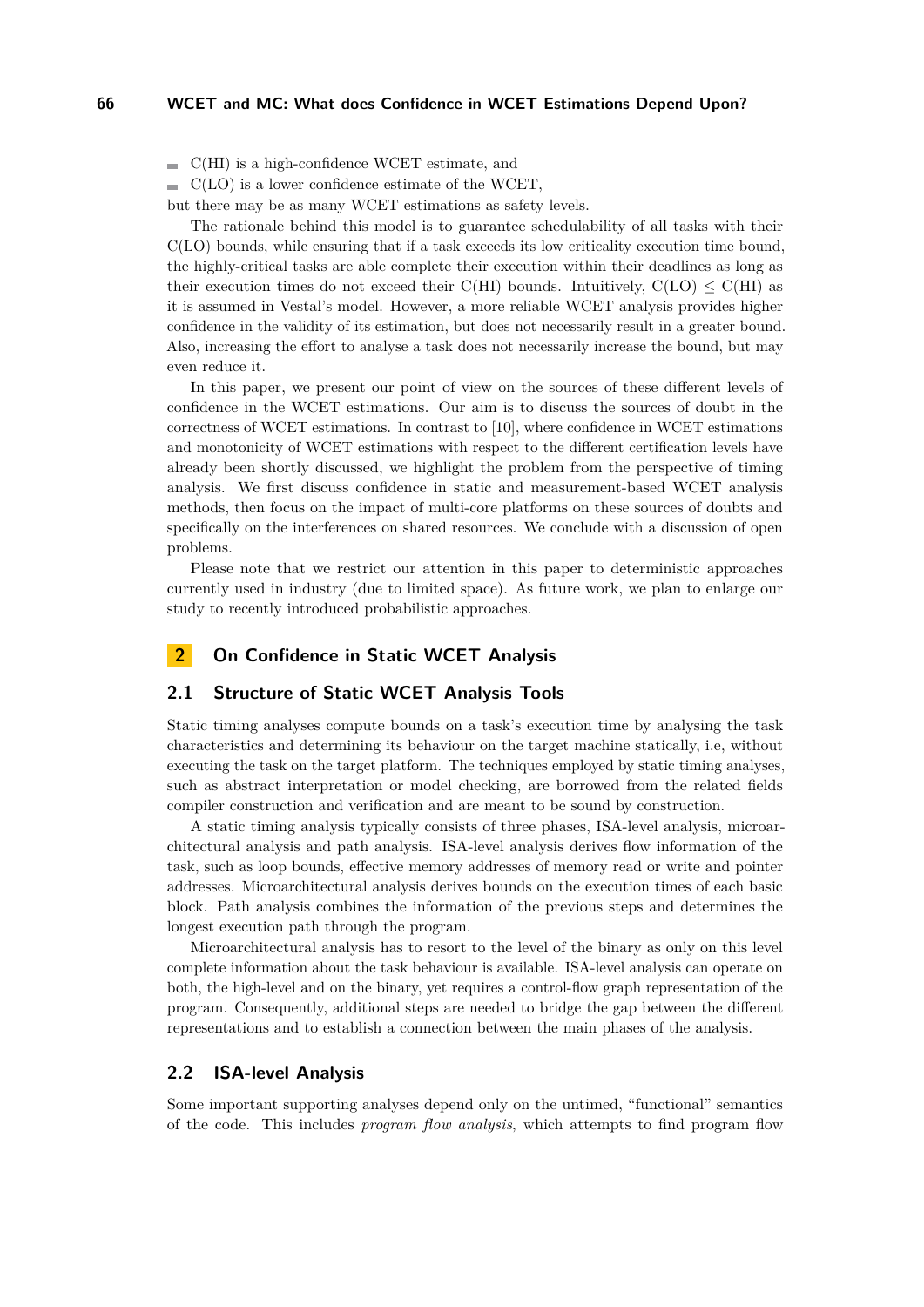#### **S. Altmeyer, B. Lisper, C. Maiza, J. Reineke, and C. Rochange 67**

constraints such as loop bounds, or infeasible path constraints. Also a conventional *value analysis* is often needed, for purposes like bounding the possible addresses for memory accesses.

There are several sources of uncertainty regarding these analyses. We focus mainly on three points: uncertainty due to user annotations, uncertainty due to the analysis method, and uncertainty due to the traceability of information from source level to binary level.

One concern are the assumptions that often have to be made about the environment in which the code runs. Analysis tools typically allow the user to specify properties that can affect the outcome of the analysis, like limitations on value ranges for inputs, or whether some variables should be considered volatile. There is always a risk that such manually-specified properties are false.

Another potential source of uncertainty is if the analysis is indeed unsound. A value- or program-flow analysis must always rely on some assumptions on the semantics of the code: if there are situations where these are not fulfilled, then value ranges or program flows may be underestimated which in turn can yield an unsafe WCET estimate. For instance it is not uncommon that analyses consider numbers to be unbounded, "mathematical" numbers when indeed they have a finite representation in the software. Fig. [1](#page-3-0) shows an example where a loop bounds analysis that rests on this assumption will fail. Such an analysis will find that the loop body can be executed only one time, whereas in reality i, which is an 8-bit unsigned number, will wrap around from 254 to 0 when incremented by 2 causing a non-terminating loop.

Analyses that involve floating-point numbers can suffer from unsoundness since it may be hard for a tool to support all the varieties of floating-point arithmetics that different processors use. It is therefore common that analysis tools use some standard floating-point arithmetics such as IEEE floating-point arithmetics, or the native arithmetics of the computer where the tool executes. However, this may not be the arithmetics used by the target machine, which then can yield an unsound analysis.

<span id="page-3-0"></span>

| unsigned char i;         |  |
|--------------------------|--|
| $i = 254$ ;              |  |
| while (i $\le$ 255) do { |  |
| $i = i + 2$ ;            |  |
| ጉ                        |  |
|                          |  |

**Figure 1** A simple example of a code with wrap-around.

In a similar fashion, if low-level code is analysed, the analysis can become unsound if it assumes the wrong endianness of the target architecture.

A final potential source of unsound analysis are pointers. If the analysis cannot bound a pointer in a program point where the pointer yields the address for a write, then a sound analysis must assume (very pessimistically) that the write may occur anywhere in the memory (possibly including, for instance, the program code). Thus, after such a write, basically all information about what may happen next in the program is lost. It is therefore common that analyses assume that writes using such unbounded pointers cannot be more than "reasonably" out of bounds: for instance, it is commonly assumed that they cannot modify the program code.

For maximal confidence, value- and program flow analyses must be performed on the linked binary code. However, analyses can be hard to perform on this level due to lack of information about types, syntactic structure, etc. Therefore it is not uncommon that these analyses are attempted at the source code level instead, with the results subsequently being mapped to the binary level with the aid of debug information or alike. However, even the results of an analysis that is sound on the source level may not be sound for the compiled binary due to compiler optimisations changing the structure of the code. Even if optimisations are turned off, some compilers may still perform code transformations like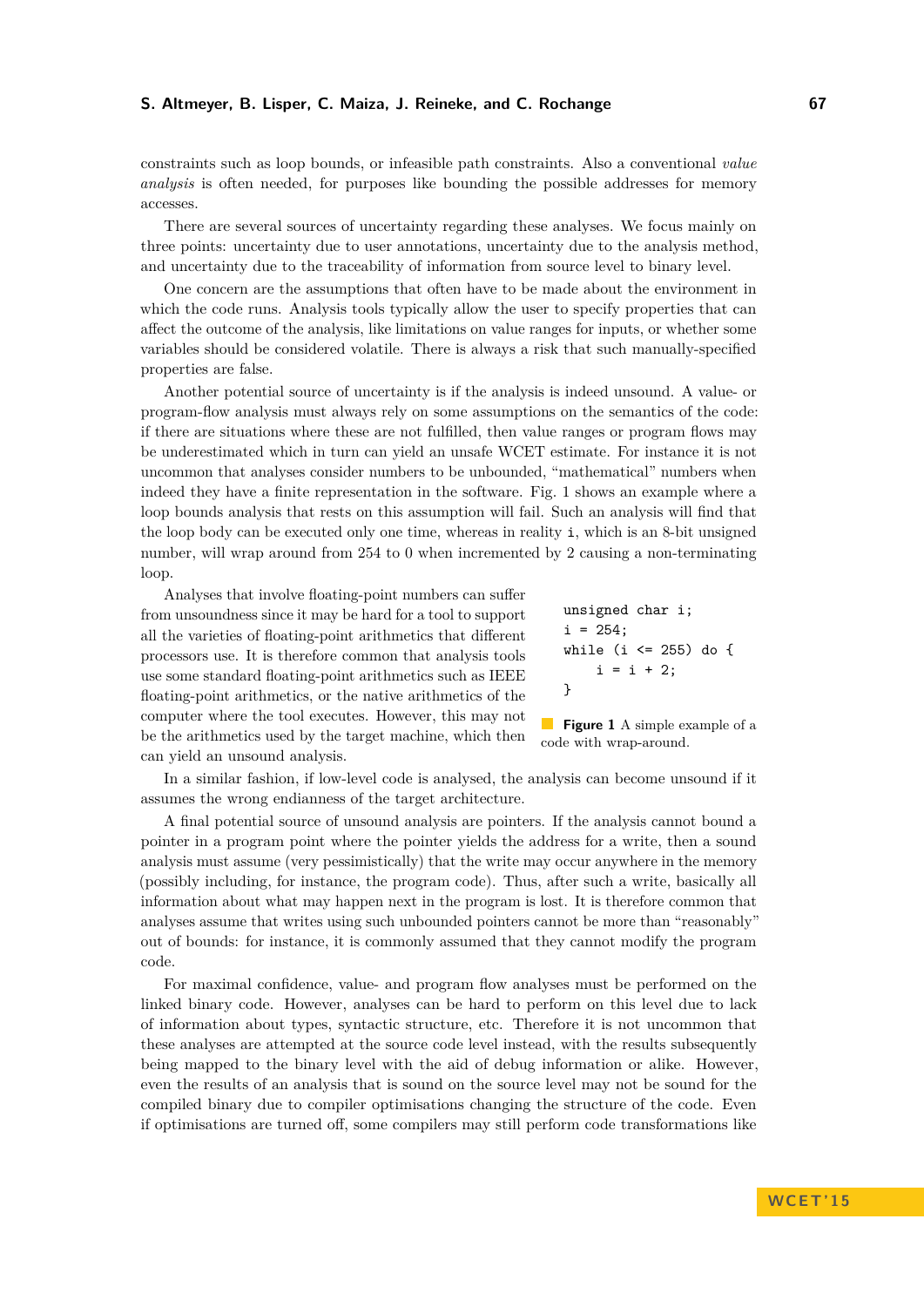turning while-do loops into do-while loops. Work has been done how to trace program flow constraints through compiler optimisations [\[16,](#page-9-1) [24\]](#page-10-2), but production compilers do not implement these solutions.

#### **2.3 Microarchitectural Timing Models**

The low-level analysis step computes the worst-case execution times of code fragments, such as basic blocks. It is based on a cycle-accurate model of the target platform which specifies the hardware behavior when executing a sequence of instructions. There exist several ways to build such a model:

- The hardware timing model can be specified by the tool designer or by the end-user from the processor manual that is usually publicly available from the processor manufacturer. As mentioned in [\[27\]](#page-10-3), this task is both time-consuming and error-prone due to: (a) missing or even incorrect documentation (user manuals generally focus on specifying the programming models but do not provide a detailed view of the processor internals nor accurate instruction timings), and (b) human errors when translating the natural-language description of the processor architecture given by the manual into a formal model. The reliability of such hand-crafted timing models is difficult to assess and this is even more true when the processor features complex hardware mechanisms, which are usually poorly documented.
- Measurement techniques can also be used to reverse engineer hardware parameters. In [\[14\]](#page-9-2), monitoring registers are used while running specifically-designed micro-benchmarks to identify the processor's write and cache replacement policies. Similar techniques are used in [\[5\]](#page-9-3) to investigate translation look-aside buffers (TLBs). New variants of the pseudo-LRU replacement policy implemented in the Intel Atom D525, the Intel Core 2 Duo E6750, and the Intel Core 2 Duo 8400 but not publicly documented could be discovered by application of automata learning [\[1\]](#page-9-4) in case of of the Intel Atom and a combination of automatic measurements and human insight [\[2\]](#page-9-5) in the other two cases. In [\[36\]](#page-10-4), micro-benchmarking is used to discover the behavior of various components of an Nvidia GPU architecture, such as the warp scheduling policy. Note that all these approaches need manual work to (a) design micro-benchmarks that can exhibit hardware parameters, which might be particularly difficult in the presence of a totally original scheme that would not be described in the literature, and (b) interpret the results to determine how the processor or memory hierarchy works. In that sense, such techniques cannot provide fully reliable models but they can confirm, deny or complement the processor's description provided in the manual. In the first case, confidence in the model is increased.
- The timing model can be derived (semi-)automatically from a formal description of the hardware in a hardware description language, i.e., the microarchitecture's VHDL or Verilog model [\[28\]](#page-10-5). This hardware description contains the complete information required to build the microarchitectural timing model for timing analysis. Then, cumbersome and often error-prone reverse engineering is not required. Correctness of the timing model relative to the VHDL or Verilog model can be achieved and shown with comparably little effort. Due to the complexity of the hardware description and the various abstraction levels used to describe the microarchitecture, a completely automatic derivation is not possible. The timing model must be tight so as not to inflate the complexity of the microarchitectural analysis. The main obstacle remains the availability of the hardware description. Processor manufacturers are very reluctant to provide detailed hardware descriptions out of fear of plagiarism.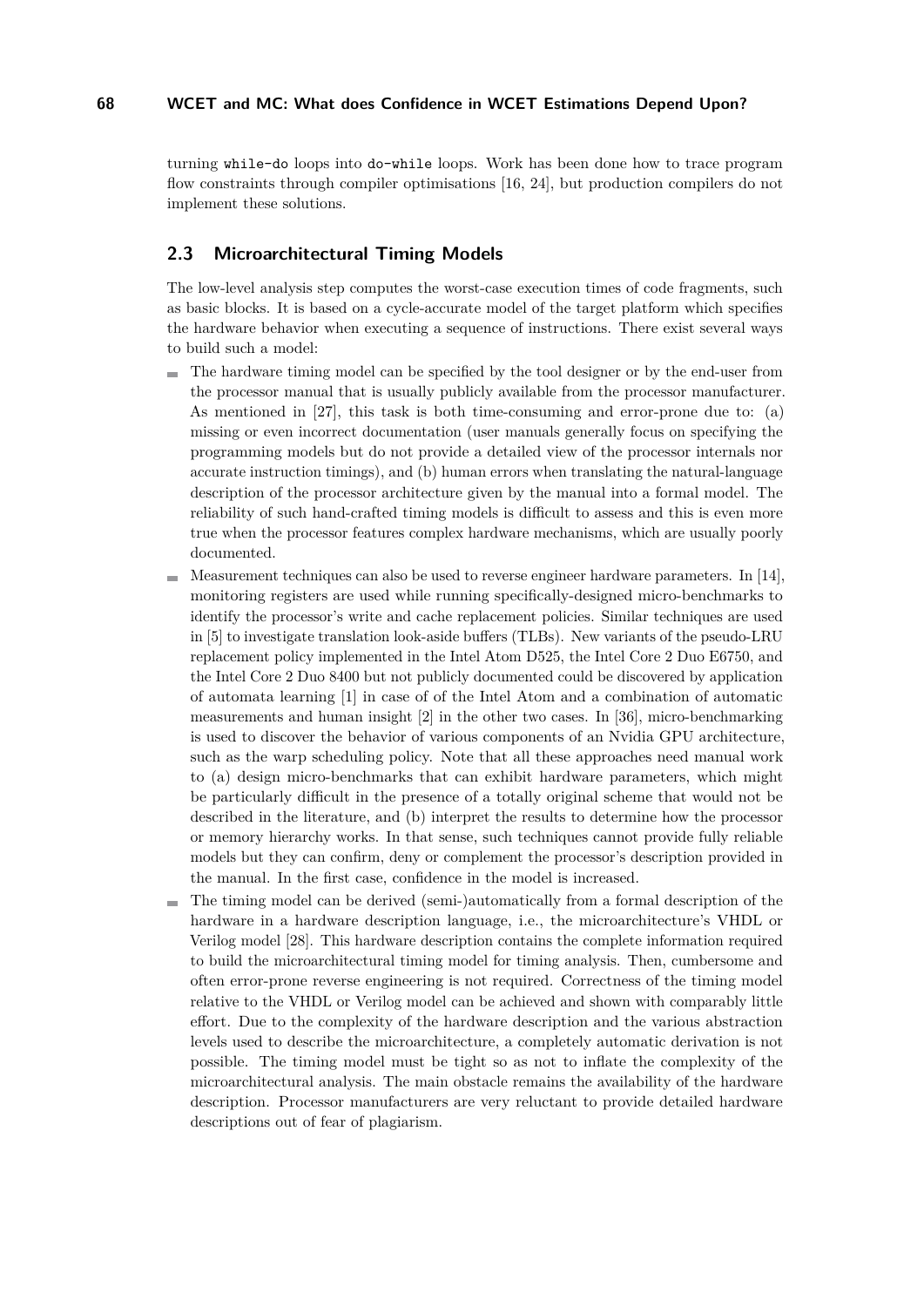#### **2.4 Microarchitectural Analysis**

Given a microarchitectural timing model and a program, the task of microarchitectural analysis is to determine bounds on the execution times of program fragments. The main challenge for modern processors is that execution times of individual instructions strongly depend on the state of the microarchitecture. As an example, a memory instruction that causes a cache miss may easily take 100 times as long as one that causes a cache hit.

To correctly estimate the execution time of a program fragment, microarchitectural analysis thus needs to determine the set of states that the microarchitecture can be in when executing the program fragment. To do so microarchitectural analysis needs to take into account all possible program executions and initial states that may lead to a program fragment. To cope with the potentially very large number of cases, *abstraction* is employed where possible. Precise and efficient abstractions have been found for caches [\[8\]](#page-9-6), whereas less structured components such as pipelines are mostly analyzed concretely, often leading to a very large number of states to be explored. Such analyses can be proven correct relative to a concrete model using the theory of Abstract Interpretation [\[7\]](#page-9-7). Such proofs have been carried out in paper and pencil proofs for caches and branch target buffers. Due to the lack of "strong" abstractions, beyond abstracting register and memory values, such proofs have been omitted for pipeline analyses.

To counter state-space explosion in microarchitectural analysis, it is tempting to only consider the local worst cases. Due to *timing anomalies* [\[20,](#page-10-6) [25\]](#page-10-7), however, this is generally unsafe. It is an open problem to prove freedom of timing anomalies for models of realistic microarchitectures, while some success has been achieved in simplified scenarios [\[26\]](#page-10-8).

Another approach to reduce analysis cost and possibly even improve precision is to analyze different components separately. For instance, one might attempt to analyze the pipeline separately from the cache. In the case of multicores a common approach is to separate the analysis of the bus blocking from the WCET analysis. Such approaches assume *timing compositionality* [\[11\]](#page-9-8), i.e., that execution time can be safely decomposed into contributions from different components. As is the case with timing anomalies, some microarchitectures are conjectured to be timing-compositional [\[38\]](#page-10-9), but none has formally been proven so.

A number of projects have focused on designs of or design principles for *timing-predictable* microarchitectures. This includes CompSOC [\[12\]](#page-9-9), JOP [\[29\]](#page-10-10), MERASA [\[33\]](#page-10-11), Predator [\[38\]](#page-10-9), and PRET [\[19\]](#page-10-12). Timing models for microarchitectures developed based on the principles identified in these projects are often simpler than those for commercial microarchitectures. This enables more precise and efficient analysis, and it also increases confidence in their correctness.

## **2.5 Path Analysis**

Path analysis is the final step in WCET analysis. In this step, the results of microarchitectural analysis and ISA-level analysis are combined to reason about all possible program executions and their timing. Often, a program's control-flow graph (CFG) is used to bridge the gap between the two analysis levels:

- Microarchitectural analysis delivers bounds on the execution times of program fragments like the basic blocks of the CFG.
- ISA-level analysis delivers constraints on the possible paths that can be taken through the CFG, such as loop bounds.

The goal of path analysis is then to identify the worst-case execution path given the constraints obtained by ISA-level and microarchitectural analysis. Instead of explicitly exploring all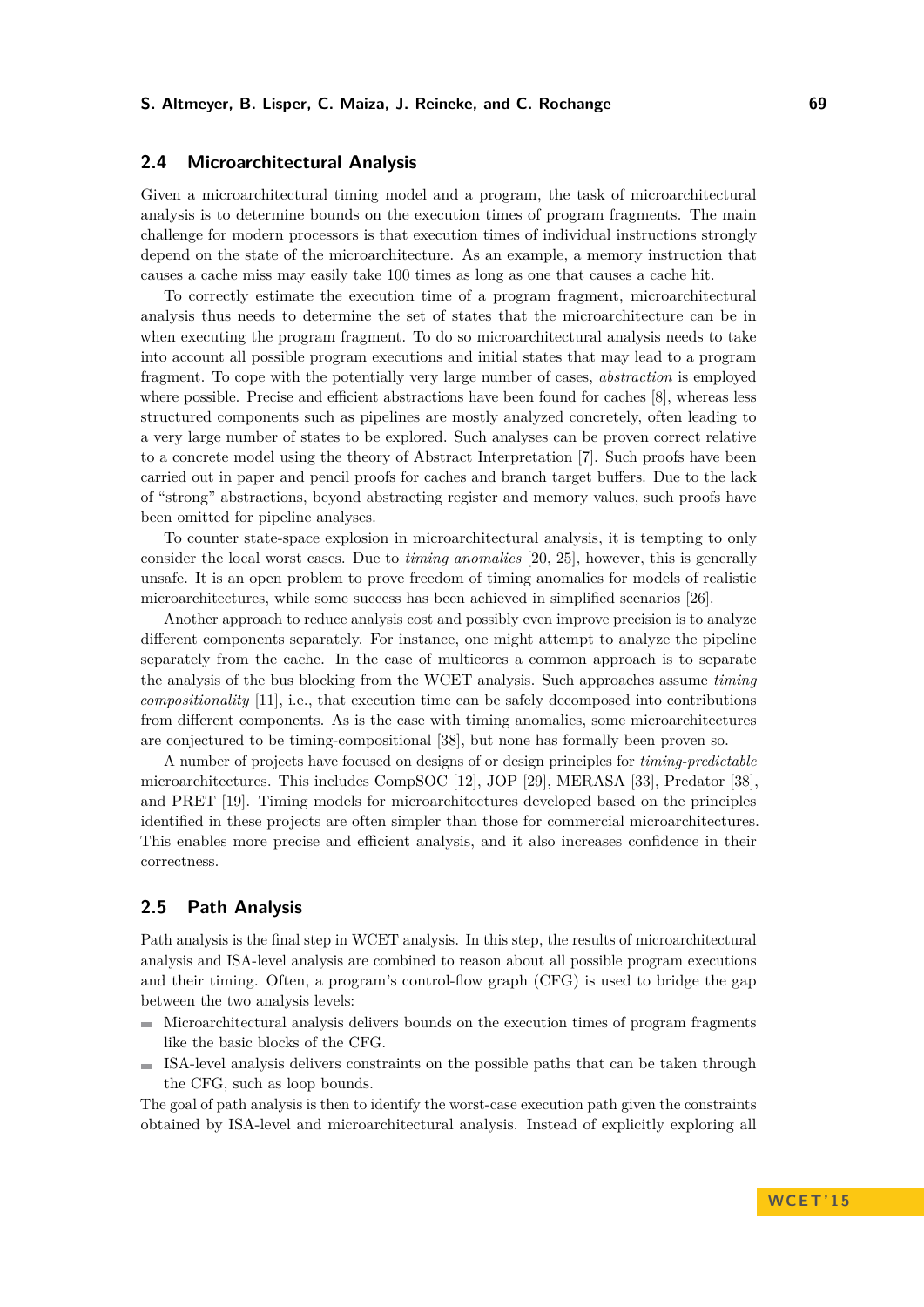paths, state-of-the-art WCET analyzers rely on an *Implicit Path Enumeration Technique* (IPET). Possible paths and their execution time bounds are expressed as the solutions of a set of integer linear constraints. The solution maximizing the execution time can then be found by an integer-linear programming (ILP) solver. Other path analysis approaches that have been considered are based upon SAT modulo theory or model checking.

The main source of doubt in path analysis comes from the fact that execution time is estimated in numbers of machine cycles. This is an integer value that is estimated by solvers using finite number representations. Some research verified the solution for LP and/or SMT solvers: the main idea is to verify the certificate corresponding to the optimum [\[9,](#page-9-10) [4\]](#page-9-11). As far as we know, these studies have not yet been extended to ILP: such a verification appears possible, but the problem to solve is larger.

#### **2.6 Confidence in Tool Implementations**

A potential source of uncertainty, which is common to more or less all analysis stages, is the possibility of bugs in the tool implementations. One way to reduce the uncertainty stemming from this is to make a formal verification of the algorithm, or the code of the implementation, using a proof assistant. By reducing the *trusted code base*, i.e., the part of the code that is not verified and thus has to be trusted, confidence can be gained.

One such effort has been done in the context of the CompCert certified compiler. Maroneze [\[22\]](#page-10-13) developed a static WCET analysis tool, using previously known techniques, in the CompCert environment and provided a formal proof of correctness for those parts of this tool that correspond to ISA-level analysis and path analysis. Correctness proofs for the microarchitectural analysis were left as future work. This work demonstrates that this kind of formal verification is within reach also for complex WCET analysis tools.

#### **3 On Confidence in Measurement-based WCET Analysis**

Measuring a task's execution time is an alternative approach towards timing verification. It provides a simple and straightforward method to derive execution time estimates. Besides the simplicity of the measurement-based approach – which is in contrast to static timing analysis – no microarchitectural model is required. Measurements can be derived for the actual binary running directly on the target architecture, thus eliminating a prominent source of uncertainty. The very same hardware used in the embedded system can also be used for the measurement.

A fundamental drawback reduces the overall confidence in measurement-based approaches: It is practically infeasible to obtain measurements that cover the complete input space and the complete set of initial processor states, let alone interferences occurring during run-time. Exhaustive measurements are simply not possible for realistically-sized tasks and modern microarchitectures.

## **3.1 End-to-end Measurements**

End-to-end measurements represent the most naive approach towards measurement-based timing verification. The execution time from task dispatch to completion is measured for a set of program inputs and initial processor states, and based on the highest measured execution times, WCET bounds are derived. These bounds are then multiplied by a safety margin to account for potential optimism in the measurements. This safety margin was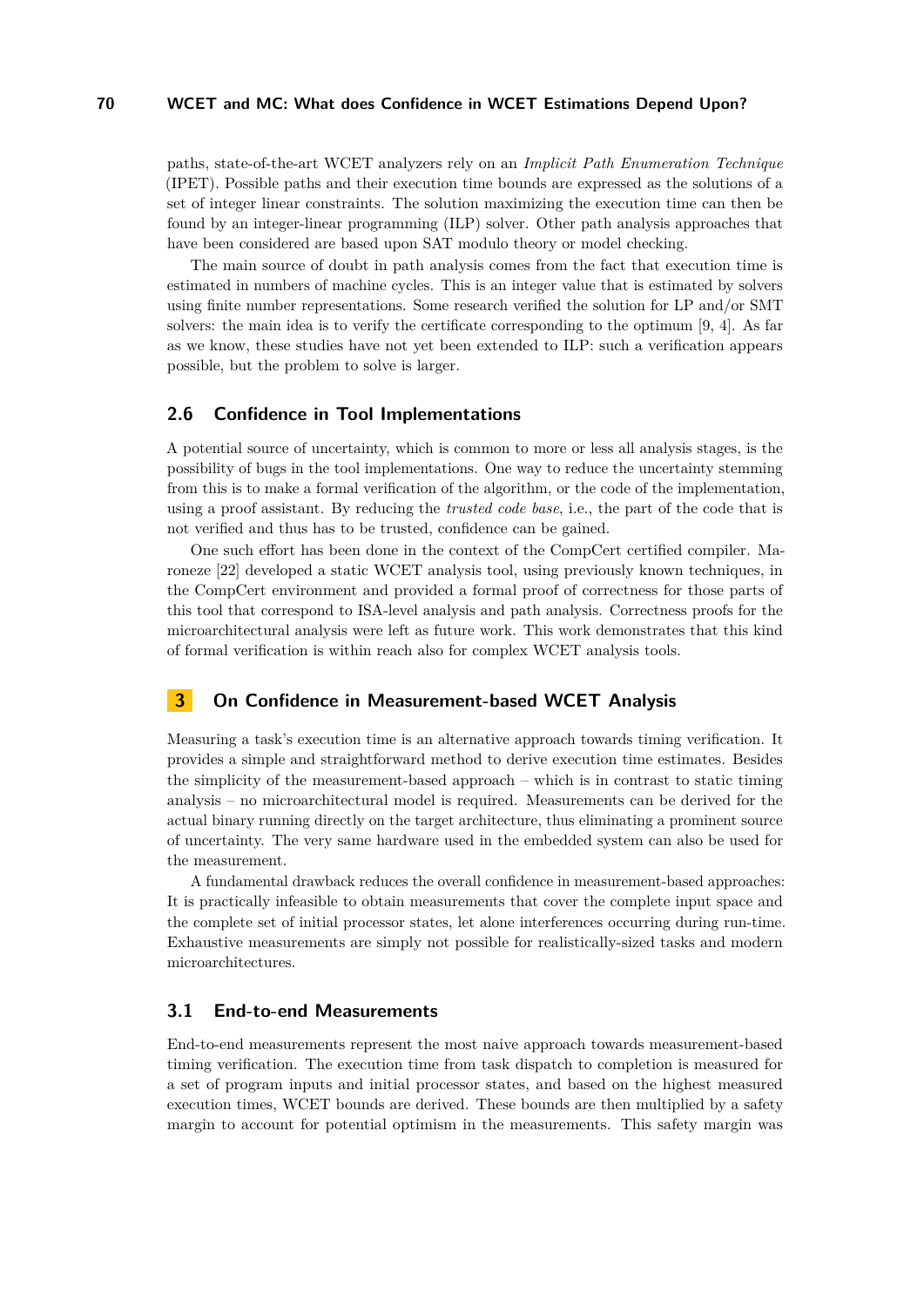#### **S. Altmeyer, B. Lisper, C. Maiza, J. Reineke, and C. Rochange 71**

the original motivation for mixed-criticality systems. A higher safety margin increases the WCET bound and so, also the confidence in it.

Path coverage techniques [\[39\]](#page-10-14) are traditionally used to increase confidence in end-to-end measurements by automatically generating the set of test-cases. The automatically generated test vector is claimed to either cover all paths, or to cover at least the worst-case path. As these methods only treat the task input and not the initial processor states, doubt remains.

#### **3.2 Hybrid Approach**

Hybrid approaches [\[37,](#page-10-15) [17,](#page-9-12) [18,](#page-10-16) [31\]](#page-10-17) use measurements to obtain estimates of the worst-case timing of program fragments. These are then combined during path analysis as in static WCET analysis tools to obtain an estimate of the WCET. There are two main approaches to obtain the timing of program fragments by measurements:

- $\blacksquare$  By instrumenting the program code to obtain timestamps before and after executing each program fragment [\[37\]](#page-10-15).
- By performing end-to-end measurements through different program paths, from which the execution time of each fragment can then be estimated [\[17,](#page-9-12) [18,](#page-10-16) [31\]](#page-10-17).

Both approaches require the generation of inputs that drive execution through a given program point. Any unreachable code needs to be proven to be so, which may be difficult for deeply nested code.

The first approach may not deliver faithful execution-time estimates on pipelined processors, because timing is distorted through instrumentation. A too fine-grained instrumentation may also be impossible due to the large amount of trace data that must be captured at high pace. The second approach avoids these problems since it identifies the fine-grained timing models from end-to-end measurements. The approach in [\[18\]](#page-10-16) works also for complex architectures, and can identify timing models with context-dependent costs for better precision. Both approaches may underestimate the WCET whenever execution times of program fragments depend on input data values or on the execution history, as the measurements will usually only cover strict subsets of the possible cases. On modern processors with deep pipelines, branch predictors, and caches this is the case. Exceptions are highly timing-predictable microarchitectures such as PRET machines [\[19\]](#page-10-12).

While hybrid approaches are not guaranteed to be sound, and it is hard to quantify confidence in its results, they can also be pessimistic. The path analysis phase may combine observed worst-case timings of program fragments which may not occur together during a single program execution, which may be avoided in static analysis [\[32\]](#page-10-18).

### **4 Beyond WCET Analysis – The Impact of Interference on Shared Resources**

The WCET analysis exposed in previous sections considers a task that runs in isolation on the platform: its execution time is assumed not to be impacted by any external source. In practice, this assumption is rarely true: the task might be interrupted, or preempted by the scheduler for the benefit of a concurrent task, and the hardware state (e.g. cache contents) might be changed by the interrupt service routine or the preempting task; it may also be delayed by a hardware-level operation (e.g. a DMA transfer) or a task running on another core (in a multicore platform) that compete for shared resources (bus, memory, etc.). These last years, several approaches have been proposed to account for such interferences.

Techniques to estimate the cache-related preemption delay (CRPD), i.e. the number of additional cache misses due to context switching or periodic/sporadic interrupts, have received much attention recently [\[3,](#page-9-13) [6\]](#page-9-14). Most of the approaches use static code analysis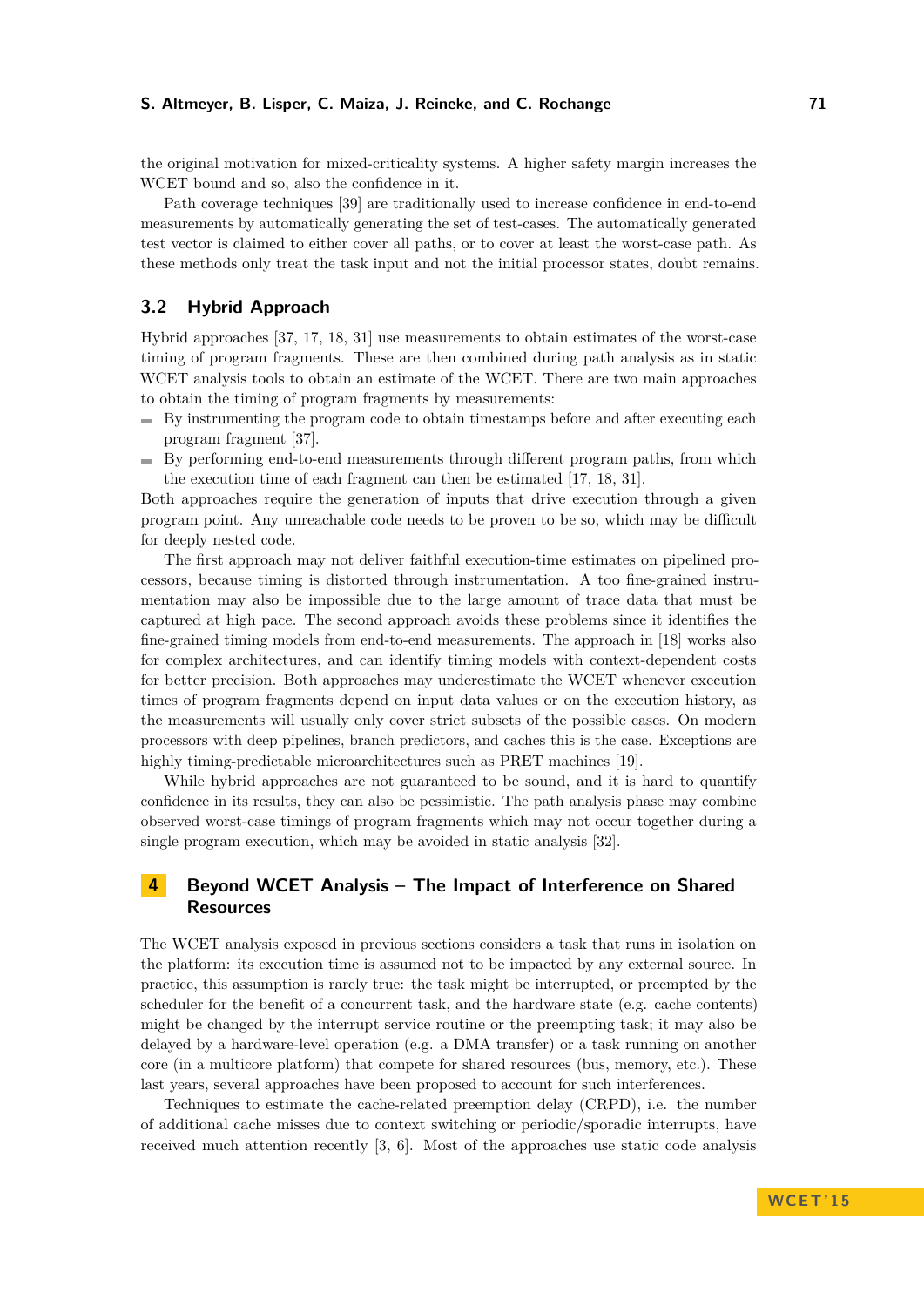techniques and suffer the same confidence issues as static WCET analysis: the model and/or its implementation might be flawed.

Multithreaded/multicore platforms raise additional issues: a task can experience increased latencies upon accesses to shared resources, due to conflicts with simultaneously running tasks; and the contents of shared storage resources, such as shared L2 caches, can be evicted by co-running tasks all along the task's execution, not only at preemption points. Evicted cache contents may result in additional delays to reload information that is still in use by the task. To estimate additional latencies due to interferences from other tasks, two strategies are possible: the *blind* approach assumes the worst possible co-running task set and considers absolute worst-case latencies [\[23,](#page-10-19) [15\]](#page-9-15); the *scheduling-aware* approach restricts the analysis of possible conflicts to the set of tasks that can effectively run together with the task under analysis [\[13,](#page-9-16) [21\]](#page-10-20). Both approaches require that the sharing control policy allow upper bounding delays; this is the case for a round-robin bus arbiter, for example. In the same way as for single-core architectures, the documentation of COTS multicores might not provide enough guarantees in the sharing scheme description to be fully confident in estimated delays. For this reason, designs for time-predictable multicores have been developed in recent projects, such as T-CREST [\[30\]](#page-10-21) or parMERASA [\[34\]](#page-10-22). Note that a common assumption for most of the works on this topic is that the system features timing compositionality [\[11\]](#page-9-8), which allows analysing each component separately. Unfortunately, this property is not easy to prove.

### **5 Discussion and Open questions**

We have discussed possible sources of errors in different WCET analysis methods: static, measurement-based, and hybrid methods, and how the potential for such errors will affect the confidence in the result. The motivation comes from the need to quantify the confidence in WCET estimates for safety-critical systems, e.g., to select C(HI) and C(LO) in Vestal's model for scheduling of mixed-criticality systems.

All WCET analysis methods have potential sources of errors. For methods like static and probabilistic analysis, which rely on mathematical models, the risk that the models do not comply with reality must be taken into account. For methods that include measurements an additional source of uncertainty is the quality of the test vectors, and the ability of the method to find inputs provoking the longest execution traces with the highest instruction execution times.

Identifying sources of reduced confidence in WCET estimates is not difficult. *Quantifying* the confidence is much harder, and we do not attempt to make any detailed assessment of the different techniques in this regard. Having said that, we do believe that static analysis methods have an edge as regards the potential to obtain high confidence in that (1) given that the underlying models are correct, the methods are provably safe, and (2) since the methods are not based on measured data, confidence can be obtained by a thorough validation of the models against the real systems, and by verifying the correctness of the algorithms and tool implementations that build on the models. The latter can be done either by a formal verification, or by a run-time verification where checking of correctness certificates is integrated in the tools.

For methods that rely on measurements, confidence also rests on the quality of the test data. Better criteria are needed to assess this quality with respect to timing. Traditional coverage criteria, like path coverage, do not consider hardware effects on timing: we would need more refined coverage criteria that take hardware states, like cache contents, into account.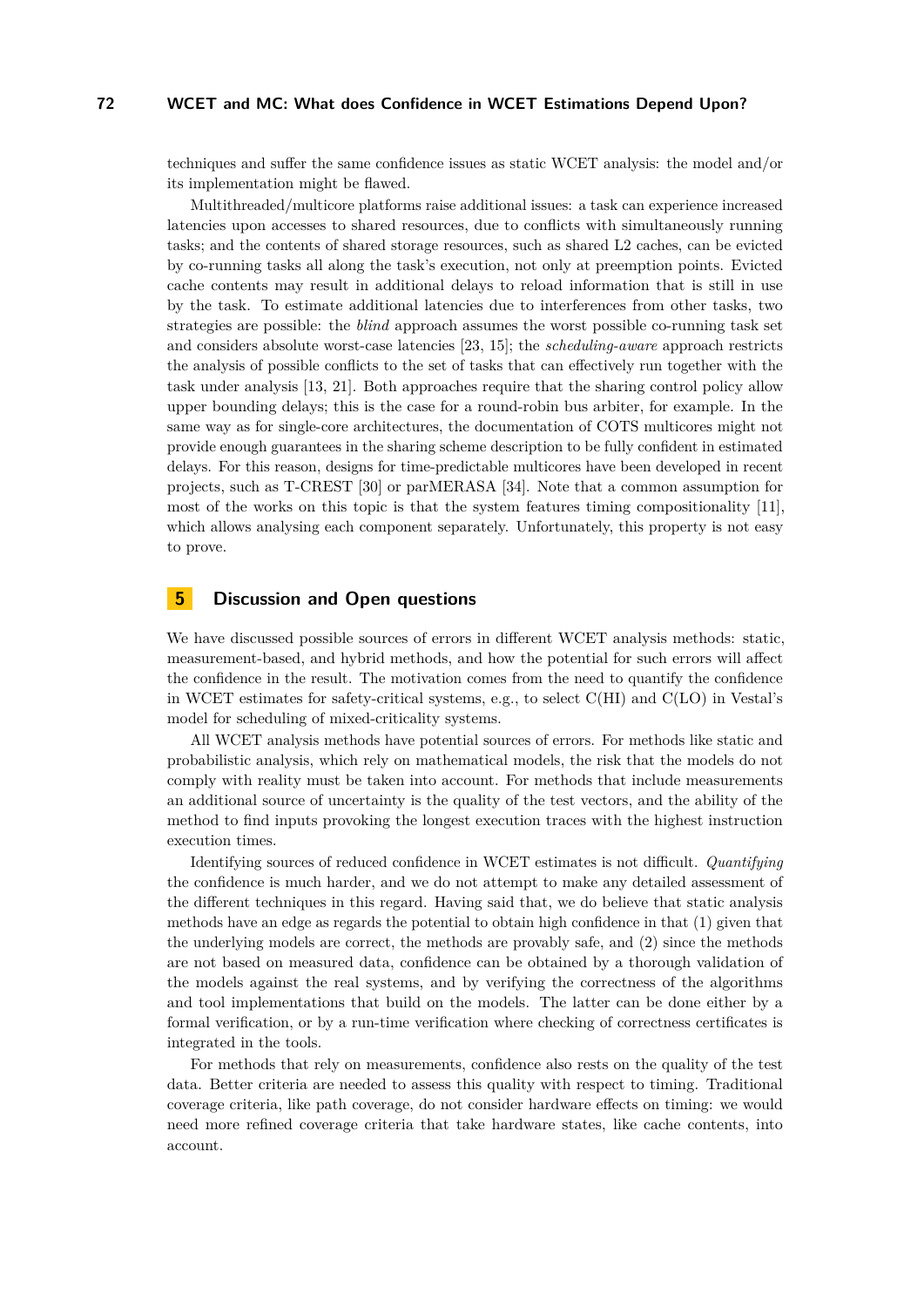#### **S. Altmeyer, B. Lisper, C. Maiza, J. Reineke, and C. Rochange 73**

However, although hard, quantified confidence in WCET analysis methods is essential if models like Vestal's model are to be applied in the design of mixed-criticality systems. Our aim is to start a discussion on how this can be done.

**Acknowledgements.** This paper has been initiated in the Dagstuhl Seminar 15121 – Mixed Criticality on Multicore/Manycore Platforms.

#### **References**

- <span id="page-9-4"></span>**1** Andreas Abel and Jan Reineke. Measurement-based modeling of the cache replacement policy. In *Real-Time and Embedded Technology and Applications Symposium (RTAS)*, 2013.
- <span id="page-9-5"></span>**2** Andreas Abel and Jan Reineke. Reverse engineering of cache replacement policies in intel microprocessors and their evaluation. In *Int'l Symp. on Performance Analysis of Systems and Software (ISPASS)*, 2014.
- <span id="page-9-13"></span>**3** Sebastian Altmeyer, Robert I. Davis, and Claire Maiza. Improved cache related pre-emption delay aware response time analysis for fixed priority pre-emptive systems. *Real-Time Systems*, 48(5):499–526, 2012.
- <span id="page-9-11"></span>**4** Mickaël Armand, Germain Faure, Benjamin Grégoire, Chantal Keller, Laurent Théry, and Benjamin Wener. Verifying SAT and SMT in Coq for a fully automated decision procedure. In *International Workshop on Proof-Search in Axiomatic Theories and Type Theories*, 2011.
- <span id="page-9-3"></span>**5** Vlastimil Babka and Petr Tuma. Investigating cache parameters of x86 family processors. In *Computer Performance Evaluation and Benchmarking*. Springer, 2009.
- <span id="page-9-14"></span>**6** Lee Kee Chong et al. Integrated timing analysis of application and operating systems code. In *34th Real-Time Systems Symposium (RTSS)*, pages 128–139. IEEE, 2013.
- <span id="page-9-7"></span>**7** Patrick Cousot and Radhia Cousot. Abstract interpretation: a unified lattice model for static analysis of programs by construction or approximation of fixpoints. In *4th ACM Symposium on Principles of Programming Languages (POPL)*, Los Angeles, January 1977.
- <span id="page-9-6"></span>**8** Christian Ferdinand and Reinhard Wilhelm. Efficient and precise cache behavior prediction for real-time systems. *Real-Time Systems*, 17(2-3):131–181, 1999.
- <span id="page-9-10"></span>**9** Alexis Fouilhé, David Monniaux, and Michaël Périn. Efficient generation of correctness certificates for the abstract domain of polyhedra. In *20th International Symposium on Static Analysis (SAS)*, pages 345–365, 2013.
- <span id="page-9-0"></span>**10** Patrick Graydon and Iain Bate. Safety assurance driven problem formulation for mixedcriticality scheduling. In *Workshop on Mixed Criticality Systems*, 2013.
- <span id="page-9-8"></span>**11** Sebastian Hahn, Jan Reineke, and Reinhard Wilhelm. Towards compositionality in execution time analysis: definition and challenges. *SIGBED Review*, 12(1):28–36, 2015.
- <span id="page-9-9"></span>**12** Andreas Hansson et al. CoMPSoC: A template for composable and predictable multiprocessor system on chips. *ACM TODAES*, 14(1):1–24, 2009.
- <span id="page-9-16"></span>**13** Damien Hardy, Thomas Piquet, and Isabelle Puaut. Using bypass to tighten WCET estimates for multi-core processors with shared instruction caches. In *Real-Time Systems Symposium (RTSS)*, 2009.
- <span id="page-9-2"></span>**14** Tobias John and Robert Baumgartl. Exact cache characterization by experimental parameter extraction. In *Int'l Conf. on Real-Time and Network Systems (RTNS)*, 2007.
- <span id="page-9-15"></span>**15** Timon Kelter et al. Static analysis of multi-core TDMA resource arbitration delays. *Real-Time Systems*, 50(2), 2014.
- <span id="page-9-1"></span>**16** Hanbing Li, Isabelle Puaut, and Erven Rohou. Traceability of flow information: Reconciling compiler optimizations and WCET estimation. In *22nd International Conference on Real-Time Networks and Systems (RTNS)*, page 97, 2014.
- <span id="page-9-12"></span>**17** Markus Lindgren, Hans Hansson, and Henrik Thane. Using measurements to derive the worst-case execution time. In *Int'l Conf. on Real-Time Computing Systems and Applications (RCTSA)*, 2000.